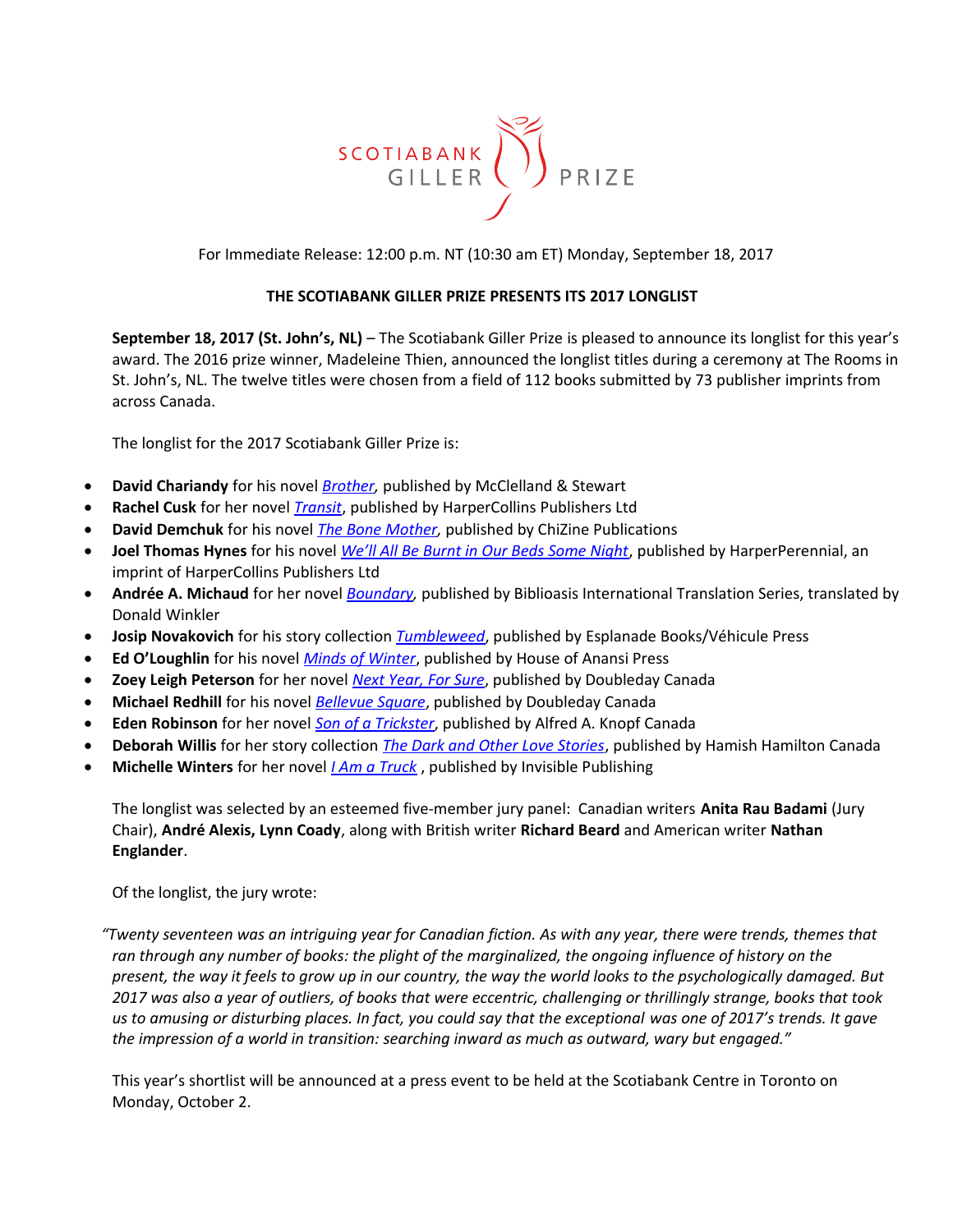The Scotiabank Giller Prize is delighted to present a series of special readings featuring this year's shortlisted authors, taking place in **Calgary** on October 12, **Vancouver** on October 16, **Halifax** on October 26, **Ottawa** on November 1, **Toronto** on November 6 and **London, U.K.** on November 9**. Between the Pages: An Evening with the Scotiabank Giller Prize Finalists** will take you inside the minds and creative lives of the writers on the 2017 shortlist. For venue and ticket information, please visit: [www.scotiabankgillerprize.ca/news-events/events-and-important-dates/](http://www.scotiabankgillerprize.ca/news-events/events-and-important-dates/)

The 2017 Scotiabank Giller Prize will air on Mon. Nov. 20, on CBC at 8 p.m. (12 AT/12:30 NT), CBC Radio One at 8 p.m. (9 AT/9:30 NT) and will be livestreamed at [CBCBooks.ca.](http://www.cbcbooks.ca/)

Beginning in 2017, Audible.ca will be the exclusive audiobook sponsor of the Scotiabank Giller Prize.

## **About the Prize**

The Scotiabank Giller Prize, founded in 1994, highlights the very best in Canadian fiction year after year. The prize awards \$100,000 annually to the author of the best Canadian novel or short story collection published in English, and \$10,000 to each of the finalists. The award is named in honour of the late literary journalist Doris Giller by her husband, the late Toronto businessman Jack Rabinovitch, who passed away in August 2017.

## **About Scotiabank**

Scotiabank is Canada's international bank and a leading financial services provider in North America, Latin America, the Caribbean and Central America, and Asia-Pacific. We are dedicated to helping our 24 million customers become better off through a broad range of advice, products and services, including personal and commercial banking, wealth management and private banking, corporate and investment banking, and capital markets. With a team of more than 88,000 employees and assets of over \$906 billion (as at July 31, 2017), Scotiabank trades on the Toronto (TSX: BNS) and New York Exchanges (NYSE: BNS). For more information, please visit [www.scotiabank.com](http://www.scotiabank.com/) and follow us on Twitter @ScotiabankViews.

# **About CBC/Radio-Canada**

CBC/Radio-Canada is Canada's national public broadcaster and one of its largest cultural institutions. We are Canada's trusted source of news, information and Canadian entertainment. Deeply rooted in communities all across the country, CBC/Radio-Canada offers diverse content in English, French and eight Indigenous languages. We also provide international news and information from a uniquely Canadian perspective. In 2017, CBC/Radio-Canada will be at the heart of the celebrations and conversations with special 2017-themed multiplatform programming and events across Canada.

-30-

### **Media Inquiries:**

Elana Rabinovitch, Scotiabank Giller Prize [elana@scotiabankgillerprize.ca](mailto:elana@scotiabankgillerprize.ca)  T: 416-275-5418